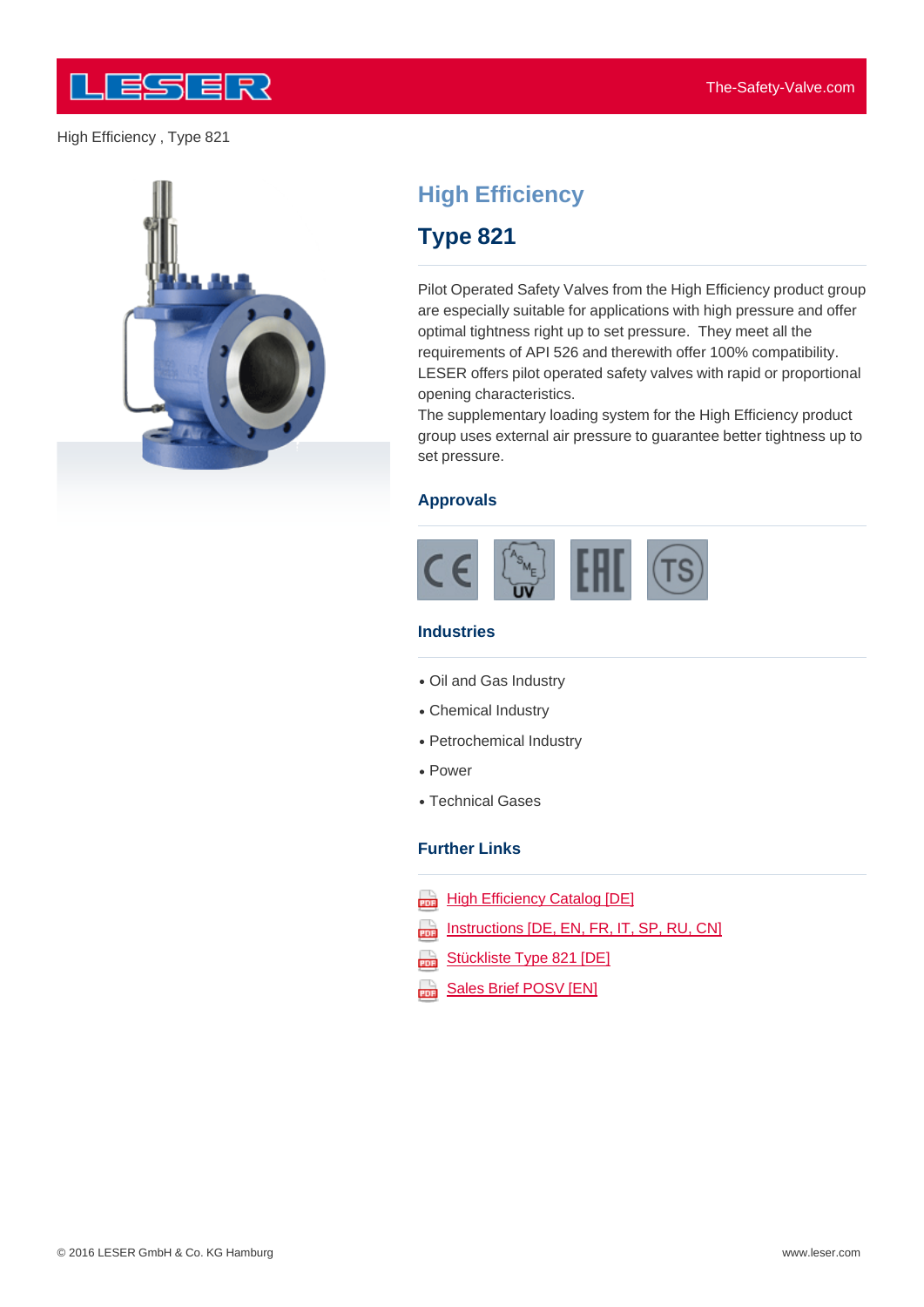

#### High Efficiency , Type 821

#### **Datasheet**

| <b>Product info</b>           | <b>Metric unit</b>                                                                                                                      | <b>US unit</b>                                                                                                                          |
|-------------------------------|-----------------------------------------------------------------------------------------------------------------------------------------|-----------------------------------------------------------------------------------------------------------------------------------------|
| Key feature                   | pilot operated / Modulate Action                                                                                                        | pilot operated / Modulate Action                                                                                                        |
| Nominal<br>diameter inlet     | DN 25 - DN 200                                                                                                                          | $1" - 8"$                                                                                                                               |
| Nominal<br>diameter outlet    |                                                                                                                                         |                                                                                                                                         |
| Orifice                       | API Standard as well as Extra Orifice:<br>1 D 2 - 8 T 10 / 1 G 2 - 8 T + 10                                                             | API Standard as well as Extra Orifice:<br>1 D 2 - 8 T 10 / 1 G 2 - 8 T + 10                                                             |
| Pressure                      |                                                                                                                                         |                                                                                                                                         |
| Actual orifice<br>diameter d0 | 11 - 180 mm                                                                                                                             | 0,433 - 7,087 in                                                                                                                        |
| Actual orifice<br>area A0     | 95 - 25446,9 mm <sup>2</sup>                                                                                                            | 0,147 - 39,443 in <sup>2</sup>                                                                                                          |
| Pressure                      | 2,5 - 426 bar                                                                                                                           | 36 - 6170 psig                                                                                                                          |
| Flange rating<br>inlet        | PN 10 - PN 250                                                                                                                          | CL150 - CL1500                                                                                                                          |
| Temperature<br>acc. to DIN EN | -45 to 200 °C                                                                                                                           | $-49$ to 392 °F                                                                                                                         |
| Temperature<br>acc. to ASME   | -45 to 200 °C                                                                                                                           | $-49$ to 392 °F                                                                                                                         |
| Body material                 | 1.0619, 1.4408                                                                                                                          | SA 216 WCB, SA 351 CF8M, SA 352 LCB                                                                                                     |
| <b>KUB-Materials</b>          |                                                                                                                                         |                                                                                                                                         |
| Valve<br>connection           | Flange acc. to DIN EN 1092 or acc. to ASME B 16.5 or<br><b>JIS 2220</b>                                                                 | Flange acc. to DIN EN 1092 or acc. to ASME B 16.5 or<br><b>JIS 2220</b>                                                                 |
| Type of<br>loading            | controlled by process medium                                                                                                            | controlled by process medium                                                                                                            |
| Approvals                     | ASME Sec. VIII Div. 1, PED/ DIN EN ISO 4126-4, PED/<br>AD 2000-Merkblatt A2, AQSIQ, EAC, TSSA                                           | ASME Sec. VIII Div. 1, PED/ DIN EN ISO 4126-4, PED/<br>AD 2000-Merkblatt A2, AQSIQ, EAC, TSSA                                           |
| Specials                      | Pilot action type: Modulate Action<br>Full open (overpressure): max. 10%<br>Blowdown: max. 7%<br>Application: Steam, gasses and liquids | Pilot action type: Modulate Action<br>Full open (overpressure): max. 10%<br>Blowdown: max. 7%<br>Application: Steam, gasses and liquids |